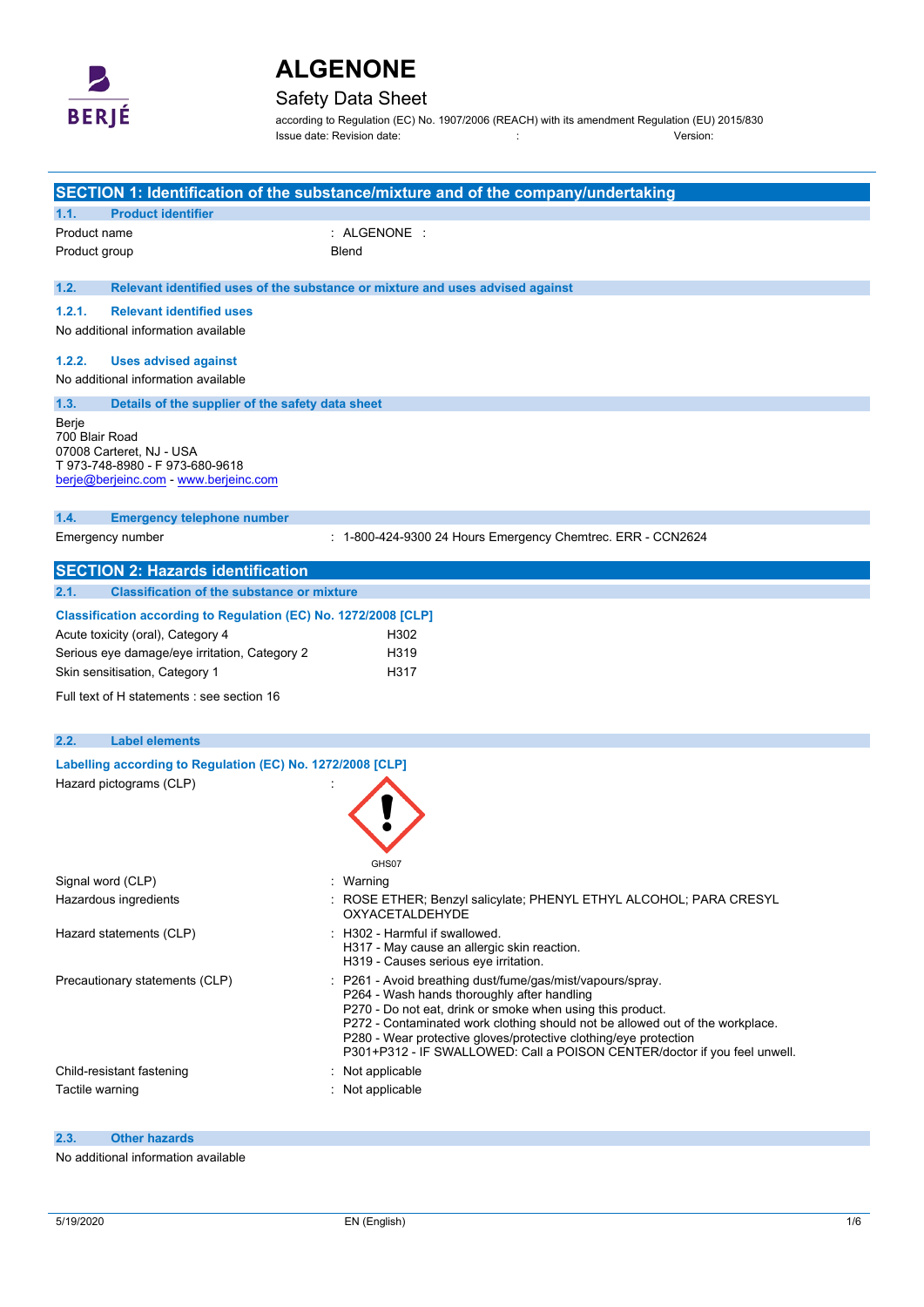### Safety Data Sheet

according to Regulation (EC) No. 1907/2006 (REACH) with its amendment Regulation (EU) 2015/830

**SECTION 3: Composition/information on ingredients**

### **3.1. Substances**

#### Not applicable

#### **3.2. Mixtures**

| <b>Name</b>                 | <b>Product identifier</b>                                              | $\frac{9}{6}$ | <b>Classification according to</b><br>Directive 67/548/EEC | <b>Classification according to</b><br><b>Regulation (EC) No.</b><br>1272/2008 [CLP] |
|-----------------------------|------------------------------------------------------------------------|---------------|------------------------------------------------------------|-------------------------------------------------------------------------------------|
| <b>ROSE ETHER</b>           | (CAS-No.) 122-99-6<br>(EC-No.) 204-589-7<br>(EC Index-No.) 603-098-00- | $70 - 100$    | Not classified                                             | Acute Tox. 4 (Oral), H302<br>Eye Irrit. 2, H319                                     |
| Benzyl salicylate           | (CAS-No.) 118-58-1<br>(EC-No.) 204-262-9                               | $2.5 - 10$    | Not classified                                             | Eye Irrit. 2, H319<br>Skin Sens, 1B, H317<br>Aquatic Chronic 3, H412                |
| PHENYL ETHYL ALCOHOL        | (CAS-No.) 60-12-8<br>(EC-No.) 200-456-2                                | $2.5 - 10$    | Not classified                                             | Acute Tox. 4 (Oral), H302<br>Eye Irrit. 2, H319                                     |
| PARA CRESYL OXYACETALDEHYDE | (CAS-No.) 67845-46-9<br>(EC-No.) 267-317-6                             | $2.5 - 10$    | Not classified                                             | Skin Irrit. 2. H315<br>Skin Sens. 1B, H317                                          |

#### Full text of R- and H-statements: see section 16

| <b>SECTION 4: First aid measures</b>                                               |                                                                                                                                                                                                                       |
|------------------------------------------------------------------------------------|-----------------------------------------------------------------------------------------------------------------------------------------------------------------------------------------------------------------------|
| 4.1.<br><b>Description of first aid measures</b>                                   |                                                                                                                                                                                                                       |
| First-aid measures after skin contact                                              | Wash with plenty of water/ If skin irritation or rash occurs: Get medical advice/attention.<br>Specific treatment (see supplemental first aid instruction on this label). Wash contaminated<br>clothing before reuse. |
| First-aid measures after ingestion                                                 | Rinse mouth. Call a POISON CENTER/doctor if you feel unwell.                                                                                                                                                          |
| 4.2.<br>Most important symptoms and effects, both acute and delayed                |                                                                                                                                                                                                                       |
| Symptoms/effects after inhalation                                                  | May cause an allergic skin reaction.                                                                                                                                                                                  |
| Symptoms/effects after ingestion                                                   | Swallowing a small quantity of this material will result in serious health hazard.                                                                                                                                    |
| 4.3.<br>Indication of any immediate medical attention and special treatment needed |                                                                                                                                                                                                                       |
| No additional information available                                                |                                                                                                                                                                                                                       |
| <b>SECTION 5: Firefighting measures</b>                                            |                                                                                                                                                                                                                       |
| <b>Extinguishing media</b><br>5.1.                                                 |                                                                                                                                                                                                                       |
| No additional information available                                                |                                                                                                                                                                                                                       |
| 5.2.<br>Special hazards arising from the substance or mixture                      |                                                                                                                                                                                                                       |
| No additional information available                                                |                                                                                                                                                                                                                       |
| 5.3.<br><b>Advice for firefighters</b>                                             |                                                                                                                                                                                                                       |
| No additional information available                                                |                                                                                                                                                                                                                       |
| <b>SECTION 6: Accidental release measures</b>                                      |                                                                                                                                                                                                                       |
| Personal precautions, protective equipment and emergency procedures<br>6.1.        |                                                                                                                                                                                                                       |
| 6.1.1.<br>For non-emergency personnel<br>No additional information available       |                                                                                                                                                                                                                       |
| 6.1.2.<br>For emergency responders<br>No additional information available          |                                                                                                                                                                                                                       |
| 6.2.<br><b>Environmental precautions</b>                                           |                                                                                                                                                                                                                       |
| No additional information available                                                |                                                                                                                                                                                                                       |
| 6.3.<br>Methods and material for containment and cleaning up                       |                                                                                                                                                                                                                       |
| No additional information available                                                |                                                                                                                                                                                                                       |
| 6.4.<br><b>Reference to other sections</b>                                         |                                                                                                                                                                                                                       |
| No additional information available                                                |                                                                                                                                                                                                                       |
| <b>SECTION 7: Handling and storage</b>                                             |                                                                                                                                                                                                                       |
| <b>Precautions for safe handling</b><br>7.1.                                       |                                                                                                                                                                                                                       |
| Precautions for safe handling                                                      | : Avoid breathing dust/fume/gas/mist/vapours/spray.                                                                                                                                                                   |
| Hygiene measures                                                                   | Do not eat, drink or smoke when using this product. Wash hands thoroughly after handling.<br>Contaminated work clothing should not be allowed out of the workplace. Wash contaminated<br>clothing before reuse.       |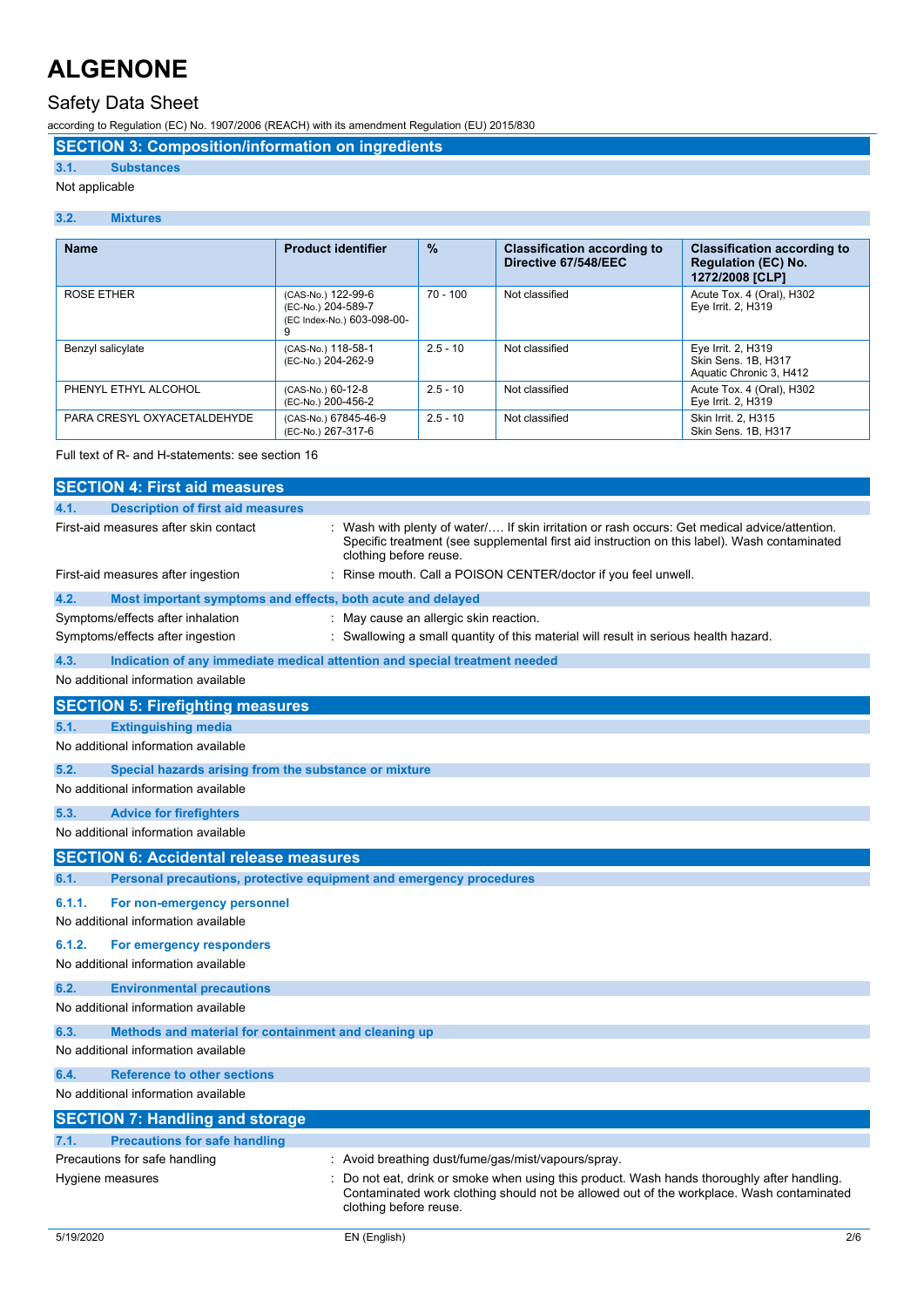## Safety Data Sheet

according to Regulation (EC) No. 1907/2006 (REACH) with its amendment Regulation (EU) 2015/830

| 7.2.                                                    | Conditions for safe storage, including any incompatibilities |  |  |  |
|---------------------------------------------------------|--------------------------------------------------------------|--|--|--|
| No additional information available                     |                                                              |  |  |  |
| 7.3.                                                    | Specific end use(s)                                          |  |  |  |
| No additional information available                     |                                                              |  |  |  |
| <b>SECTION 8: Exposure controls/personal protection</b> |                                                              |  |  |  |
| 8.1.                                                    | <b>Control parameters</b>                                    |  |  |  |
| No additional information available                     |                                                              |  |  |  |

### **8.2. Exposure controls**

No additional information available

| Information on basic physical and chemical properties<br>9.1.<br>Physical state<br>: Liquid<br>Colour<br>: Colourless. Pale yellow.<br>Odour<br>No data available<br>Odour threshold<br>No data available<br>No data available<br>рH<br>No data available<br>Relative evaporation rate (butylacetate=1)<br>No data available<br>Melting point<br>Freezing point<br>No data available<br>No data available<br>Boiling point<br>$>$ 200 $\degree$ F<br>Flash point<br>No data available<br>Auto-ignition temperature<br>No data available<br>Decomposition temperature<br>No data available | <b>SECTION 9: Physical and chemical properties</b> |  |  |
|-------------------------------------------------------------------------------------------------------------------------------------------------------------------------------------------------------------------------------------------------------------------------------------------------------------------------------------------------------------------------------------------------------------------------------------------------------------------------------------------------------------------------------------------------------------------------------------------|----------------------------------------------------|--|--|
|                                                                                                                                                                                                                                                                                                                                                                                                                                                                                                                                                                                           |                                                    |  |  |
|                                                                                                                                                                                                                                                                                                                                                                                                                                                                                                                                                                                           |                                                    |  |  |
|                                                                                                                                                                                                                                                                                                                                                                                                                                                                                                                                                                                           |                                                    |  |  |
|                                                                                                                                                                                                                                                                                                                                                                                                                                                                                                                                                                                           |                                                    |  |  |
|                                                                                                                                                                                                                                                                                                                                                                                                                                                                                                                                                                                           |                                                    |  |  |
|                                                                                                                                                                                                                                                                                                                                                                                                                                                                                                                                                                                           |                                                    |  |  |
|                                                                                                                                                                                                                                                                                                                                                                                                                                                                                                                                                                                           |                                                    |  |  |
|                                                                                                                                                                                                                                                                                                                                                                                                                                                                                                                                                                                           |                                                    |  |  |
|                                                                                                                                                                                                                                                                                                                                                                                                                                                                                                                                                                                           |                                                    |  |  |
|                                                                                                                                                                                                                                                                                                                                                                                                                                                                                                                                                                                           |                                                    |  |  |
|                                                                                                                                                                                                                                                                                                                                                                                                                                                                                                                                                                                           |                                                    |  |  |
|                                                                                                                                                                                                                                                                                                                                                                                                                                                                                                                                                                                           |                                                    |  |  |
|                                                                                                                                                                                                                                                                                                                                                                                                                                                                                                                                                                                           |                                                    |  |  |
|                                                                                                                                                                                                                                                                                                                                                                                                                                                                                                                                                                                           | Flammability (solid, gas)                          |  |  |
| No data available<br>Vapour pressure                                                                                                                                                                                                                                                                                                                                                                                                                                                                                                                                                      |                                                    |  |  |
| Relative vapour density at 20 °C<br>No data available                                                                                                                                                                                                                                                                                                                                                                                                                                                                                                                                     |                                                    |  |  |
| 1.1125<br>Relative density                                                                                                                                                                                                                                                                                                                                                                                                                                                                                                                                                                |                                                    |  |  |
| Solubility<br>No data available                                                                                                                                                                                                                                                                                                                                                                                                                                                                                                                                                           |                                                    |  |  |
| Log Pow<br>No data available                                                                                                                                                                                                                                                                                                                                                                                                                                                                                                                                                              |                                                    |  |  |
| No data available<br>Viscosity, kinematic                                                                                                                                                                                                                                                                                                                                                                                                                                                                                                                                                 |                                                    |  |  |
| Viscosity, dynamic<br>No data available                                                                                                                                                                                                                                                                                                                                                                                                                                                                                                                                                   |                                                    |  |  |
| No data available<br><b>Explosive properties</b>                                                                                                                                                                                                                                                                                                                                                                                                                                                                                                                                          |                                                    |  |  |
| No data available<br>Oxidising properties                                                                                                                                                                                                                                                                                                                                                                                                                                                                                                                                                 |                                                    |  |  |
| <b>Explosive limits</b><br>No data available                                                                                                                                                                                                                                                                                                                                                                                                                                                                                                                                              |                                                    |  |  |
| <b>Other information</b><br>9.2.                                                                                                                                                                                                                                                                                                                                                                                                                                                                                                                                                          |                                                    |  |  |
| No additional information available                                                                                                                                                                                                                                                                                                                                                                                                                                                                                                                                                       |                                                    |  |  |
| <b>SECTION 10: Stability and reactivity</b>                                                                                                                                                                                                                                                                                                                                                                                                                                                                                                                                               |                                                    |  |  |
| 10.1.<br><b>Reactivity</b>                                                                                                                                                                                                                                                                                                                                                                                                                                                                                                                                                                |                                                    |  |  |
| No additional information available                                                                                                                                                                                                                                                                                                                                                                                                                                                                                                                                                       |                                                    |  |  |
| 10.2.<br><b>Chemical stability</b>                                                                                                                                                                                                                                                                                                                                                                                                                                                                                                                                                        |                                                    |  |  |
| No additional information available                                                                                                                                                                                                                                                                                                                                                                                                                                                                                                                                                       |                                                    |  |  |
| <b>Possibility of hazardous reactions</b><br>10.3.                                                                                                                                                                                                                                                                                                                                                                                                                                                                                                                                        |                                                    |  |  |
| No additional information available                                                                                                                                                                                                                                                                                                                                                                                                                                                                                                                                                       |                                                    |  |  |
| 10.4.<br><b>Conditions to avoid</b>                                                                                                                                                                                                                                                                                                                                                                                                                                                                                                                                                       |                                                    |  |  |
| No additional information available                                                                                                                                                                                                                                                                                                                                                                                                                                                                                                                                                       |                                                    |  |  |
| 10.5.<br><b>Incompatible materials</b>                                                                                                                                                                                                                                                                                                                                                                                                                                                                                                                                                    |                                                    |  |  |
| No additional information available                                                                                                                                                                                                                                                                                                                                                                                                                                                                                                                                                       |                                                    |  |  |
| 10.6.<br><b>Hazardous decomposition products</b>                                                                                                                                                                                                                                                                                                                                                                                                                                                                                                                                          |                                                    |  |  |
| No additional information available                                                                                                                                                                                                                                                                                                                                                                                                                                                                                                                                                       |                                                    |  |  |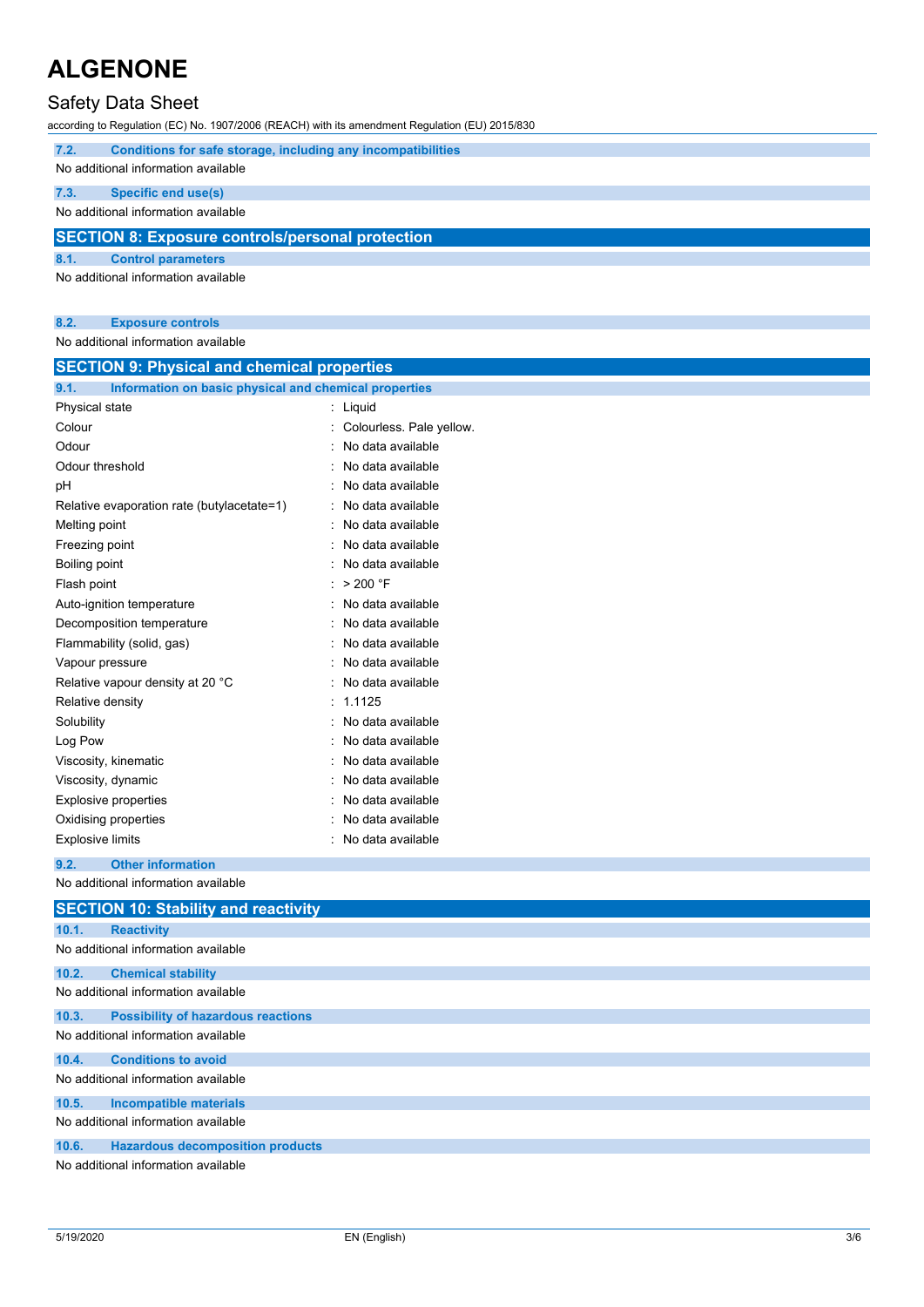### Safety Data Sheet

according to Regulation (EC) No. 1907/2006 (REACH) with its amendment Regulation (EU) 2015/830

| <b>SECTION 11: Toxicological information</b>  |                                      |  |
|-----------------------------------------------|--------------------------------------|--|
| 11.1.<br>Information on toxicological effects |                                      |  |
| Acute toxicity                                | : Oral: Harmful if swallowed.        |  |
| ATE CLP (oral)                                | 1006.39 mg/kg bodyweight             |  |
| <b>ROSE ETHER (122-99-6)</b>                  |                                      |  |
| LD50 oral rat                                 | 1260 mg/kg (Rat)                     |  |
| LD50 oral                                     | 500 mg/kg bodyweight                 |  |
| LD50 dermal rat                               | 14422 mg/kg (Rat)                    |  |
| LD50 dermal rabbit                            | 5500 mg/kg (Rabbit)                  |  |
| PHENYL ETHYL ALCOHOL (60-12-8)                |                                      |  |
| LD50 oral rat                                 | > 1790 mg/kg (Rat)                   |  |
| LD50 oral                                     | 1610 mg/kg bodyweight                |  |
| LD50 dermal rabbit                            | > 808 mg/kg (Rabbit)                 |  |
| LD50 dermal                                   | 2500 mg/kg bodyweight                |  |
| LC50 inhalation rat (mg/l)                    | $> 1.4$ mg/l/4h (Rat)                |  |
| Skin corrosion/irritation                     | Not classified                       |  |
| Serious eye damage/irritation                 | Causes serious eye irritation.       |  |
| Respiratory or skin sensitisation             | May cause an allergic skin reaction. |  |
| Germ cell mutagenicity                        | Not classified                       |  |
| Carcinogenicity                               | Not classified                       |  |
| Reproductive toxicity                         | Not classified                       |  |
| STOT-single exposure                          | Not classified                       |  |
| STOT-repeated exposure                        | Not classified                       |  |
| Aspiration hazard                             | Not classified                       |  |
| Potential adverse human health effects and    | : Harmful if swallowed.              |  |

### **SECTION 12: Ecological information**

**12.1. Toxicity**

symptoms

| <b>ROSE ETHER (122-99-6)</b>   |                                          |  |
|--------------------------------|------------------------------------------|--|
| $LC50$ fish 1                  | 345 mg/l (96 h; Pimephales promelas)     |  |
| EC50 Daphnia 1                 | 357 mg/l (96 h; Chaetogammarus marinus)  |  |
| PHENYL ETHYL ALCOHOL (60-12-8) |                                          |  |
| LC50 fish 1                    | 220 - 260 mg/l (96 h; Leuciscus idus)    |  |
| $LC50$ fish 2                  | 96 mg/l (96 h; Pisces)                   |  |
| EC50 Daphnia 1                 | 287.17 mg/l (48 h; Daphnia magna)        |  |
| EC50 Daphnia 2                 | 329.88 mg/l (24 h; Daphnia magna)        |  |
| Threshold limit algae 2        | 300 mg/l (72 h; Scenedesmus subspicatus) |  |

### **12.2. Persistence and degradability**

| <b>ROSE ETHER (122-99-6)</b>             |                                                            |  |
|------------------------------------------|------------------------------------------------------------|--|
| Persistence and degradability            | Readily biodegradable in water.                            |  |
| <b>ThOD</b>                              | 2.47 g $O_2/g$ substance                                   |  |
| BOD (% of ThOD)                          | $(20 \text{ day}(s)) 0.75$                                 |  |
| Benzyl salicylate (118-58-1)             |                                                            |  |
| Persistence and degradability            | May cause long-term adverse effects in the environment.    |  |
| PHENYL ETHYL ALCOHOL (60-12-8)           |                                                            |  |
| Persistence and degradability            | Readily biodegradable in water. Biodegradable in the soil. |  |
| Biochemical oxygen demand (BOD)          | 1.45 g $O_2/g$ substance                                   |  |
| Chemical oxygen demand (COD)             | 2.5 g $O_2/g$ substance                                    |  |
| <b>ThOD</b>                              | 2.6 g $O_2/g$ substance                                    |  |
| BOD (% of ThOD)                          | 0.558 % ThOD                                               |  |
| PARA CRESYL OXYACETALDEHYDE (67845-46-9) |                                                            |  |
| Persistence and degradability            | Not established.                                           |  |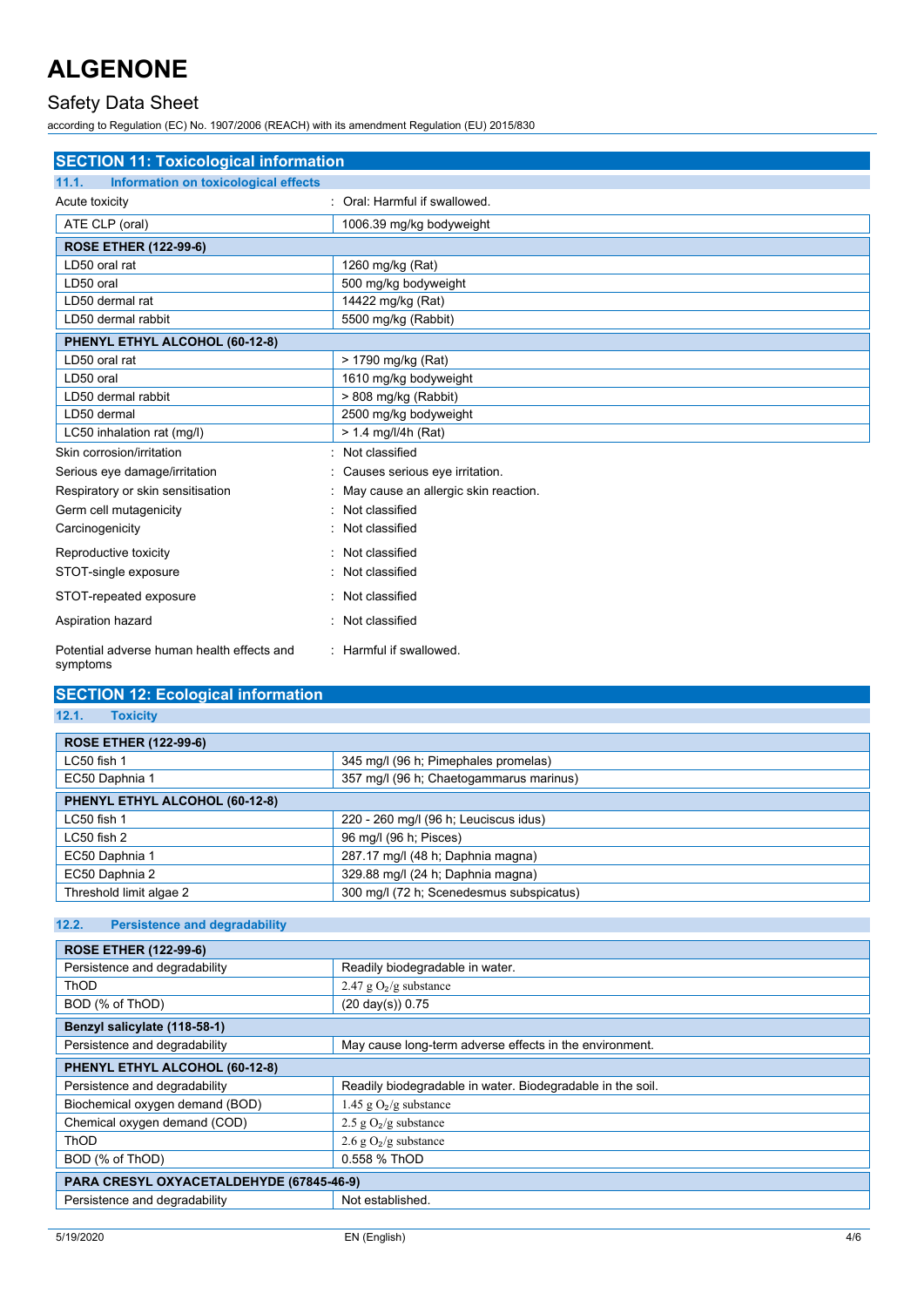## Safety Data Sheet

according to Regulation (EC) No. 1907/2006 (REACH) with its amendment Regulation (EU) 2015/830

| 12.3.<br><b>Bioaccumulative potential</b>          |                                                                           |
|----------------------------------------------------|---------------------------------------------------------------------------|
| <b>ROSE ETHER (122-99-6)</b>                       |                                                                           |
| Log Pow                                            | $1.16 - 1.2$                                                              |
| Bioaccumulative potential                          | Low potential for bioaccumulation (Log Kow $<$ 4).                        |
| Benzyl salicylate (118-58-1)                       |                                                                           |
| Bioaccumulative potential                          | Not established.                                                          |
| PHENYL ETHYL ALCOHOL (60-12-8)                     |                                                                           |
| Log Pow                                            | 1.38 (Experimental value)                                                 |
| Bioaccumulative potential                          | Low potential for bioaccumulation (Log Kow < 4).                          |
| PARA CRESYL OXYACETALDEHYDE (67845-46-9)           |                                                                           |
| Bioaccumulative potential                          | Not established.                                                          |
| 12.4.<br><b>Mobility in soil</b>                   |                                                                           |
| No additional information available                |                                                                           |
|                                                    |                                                                           |
| 12.5.<br><b>Results of PBT and vPvB assessment</b> |                                                                           |
| No additional information available                |                                                                           |
| 12.6.<br><b>Other adverse effects</b>              |                                                                           |
| No additional information available                |                                                                           |
| <b>SECTION 13: Disposal considerations</b>         |                                                                           |
| 13.1.<br><b>Waste treatment methods</b>            |                                                                           |
| Product/Packaging disposal recommendations         | : Dispose in a safe manner in accordance with local/national regulations. |
|                                                    |                                                                           |
| <b>SECTION 14: Transport information</b>           |                                                                           |
| In accordance with ADR / RID / IMDG / IATA / ADN   |                                                                           |
| 14.1.<br><b>UN number</b>                          |                                                                           |
| Not regulated for transport                        |                                                                           |
| 14.2.<br><b>UN proper shipping name</b>            |                                                                           |
| Proper Shipping Name (ADR)                         | : Not applicable                                                          |
| Proper Shipping Name (IMDG)                        | Not applicable                                                            |
| Proper Shipping Name (IATA)                        | : Not applicable                                                          |
| 14.3.                                              |                                                                           |
| <b>Transport hazard class(es)</b><br><b>ADR</b>    |                                                                           |
| Transport hazard class(es) (ADR)                   | : Not applicable                                                          |
|                                                    |                                                                           |
| <b>IMDG</b>                                        |                                                                           |
| Transport hazard class(es) (IMDG)                  | Not applicable                                                            |
|                                                    |                                                                           |
| <b>IATA</b>                                        |                                                                           |
| Transport hazard class(es) (IATA)                  | : Not applicable                                                          |
|                                                    |                                                                           |
|                                                    |                                                                           |
| 14.4.<br><b>Packing group</b>                      |                                                                           |
| Packing group (ADR)                                | : Not applicable                                                          |
| Packing group (IMDG)                               | Not applicable                                                            |
| Packing group (IATA)                               | : Not applicable                                                          |
| <b>Environmental hazards</b><br>14.5.              |                                                                           |
| Dangerous for the environment                      | : No                                                                      |
| Marine pollutant                                   | No                                                                        |
| Other information                                  | : No supplementary information available                                  |
|                                                    |                                                                           |
| <b>Special precautions for user</b><br>14.6.       |                                                                           |
|                                                    |                                                                           |
| - Overland transport<br>No data available          |                                                                           |
|                                                    |                                                                           |
| - Transport by sea                                 |                                                                           |
| No data available                                  |                                                                           |